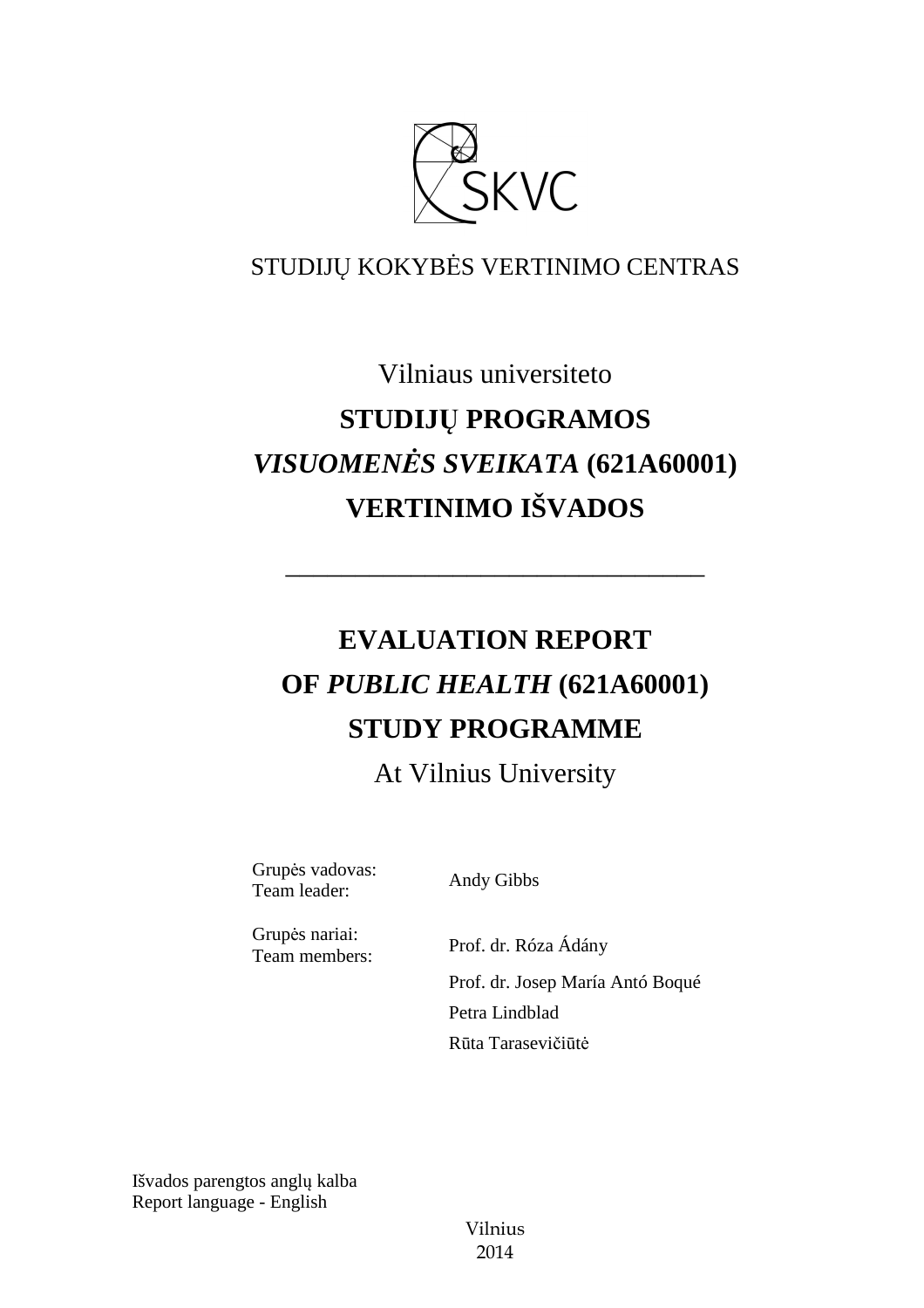### **DUOMENYS APIE ĮVERTINTĄ PROGRAMĄ**

| Studijų programos pavadinimas                           | Visuomenės sveikata            |
|---------------------------------------------------------|--------------------------------|
| Valstybinis kodas                                       | 621A60001                      |
| Studijų sritis                                          | biomedicinos mokslų            |
| Studijų kryptis                                         | visuomenės sveikata            |
| Studijų programos rūšis                                 | universitetinės studijos       |
| Studijų pakopa                                          | antroji                        |
| Studijų forma (trukmė metais)                           | nuolatinė (2)                  |
| Studijų programos apimtis kreditais                     | 120                            |
| Suteikiamas laipsnis ir (ar) profesinė<br>kvalifikacija | visuomenės sveikatos magistras |
| Studijų programos įregistravimo data                    | 1998 m. birželio 25 d.         |

### **INFORMATION ON EVALUATED STUDY PROGRAMME**

–––––––––––––––––––––––––––––––

| Title of the study programme.                          | <b>Public Health</b>       |
|--------------------------------------------------------|----------------------------|
| State code                                             | 621A60001                  |
| Study area                                             | <b>Biomedical Sciences</b> |
| Study field                                            | Public Health              |
| Kind of the study programme.                           | University studies         |
| Study cycle                                            | Second cycle               |
| Study mode (length in years)                           | Full-time (2)              |
| Volume of the study programme in credits               | 120                        |
| Degree and (or) professional qualifications<br>awarded | Master of Public Health    |
| Date of registration of the study programme            | 25 June 1998               |

Studijų kokybės vertinimo centras ©

The Centre for Quality Assessment in Higher Education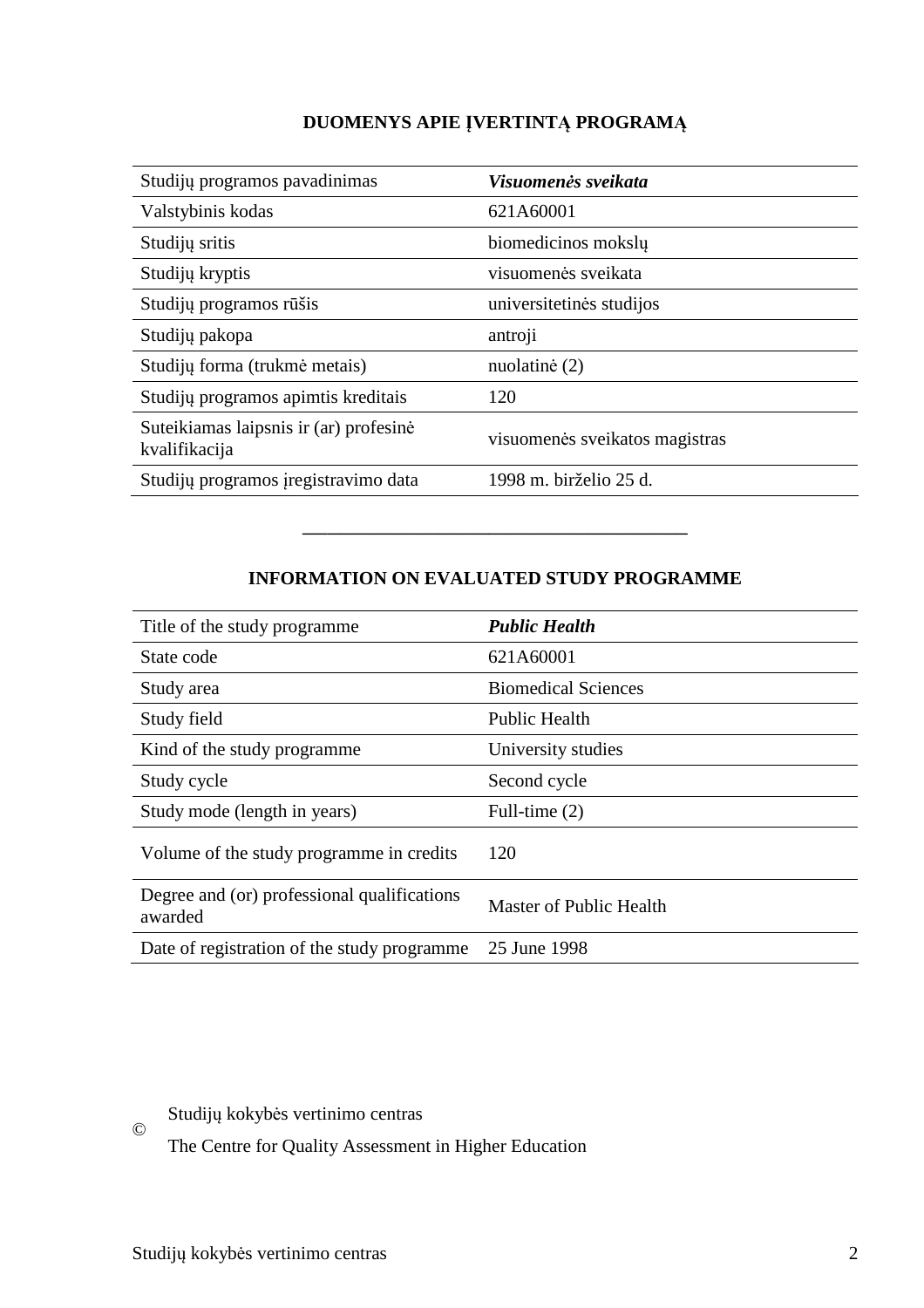## **CONTENTS**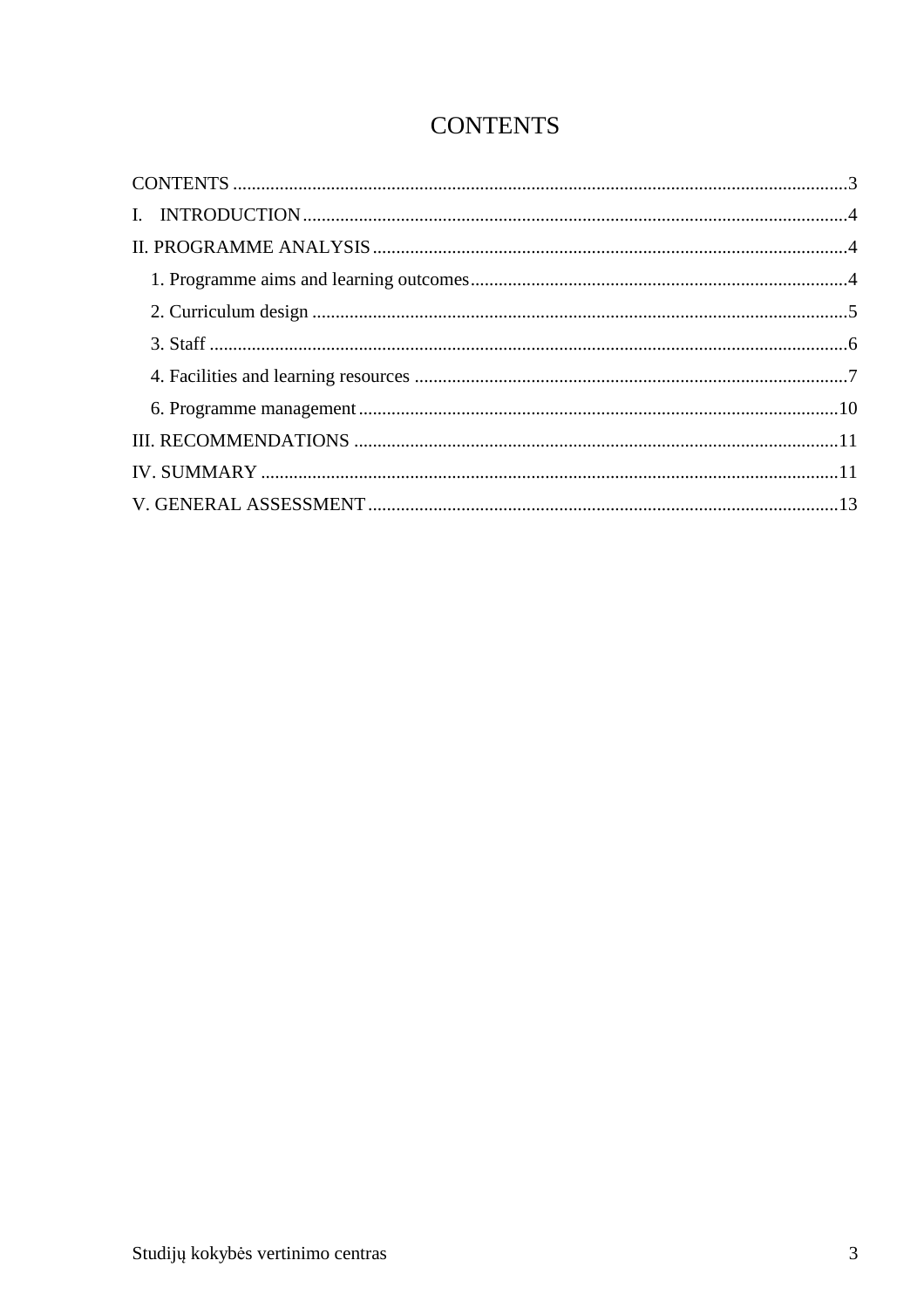#### I. INTRODUCTION

As it is known from public health reports the relative risk of premature mortality of the populations of the Post-Soviet states (among them Lithuania) is about four times higher than the average risk of the population of the 15 states that comprised the European Union before May 2004 (EU15). It reflects not only a serious public health problem of these countries but may also deteriorate the sustainable development and international competitiveness of their economy due to weakening human resources. Improving the health of the population is a key challenge of our times in Lithuania. Closing the health gap between the EU15 and the country needs well trained public health professionals being able to motivate the whole society in improving health and preventing diseases and disabilities. The pivotal role of public health training to the development and orientation of the necessary human resources is unequivocal. The importance of chronic non-communicable diseases, as well as that of health policy and management issues in the public health practice became more and more recognised, and educational needs were reformulated to meet these needs. Similarly to public health services, public health educational institutions/departments – among them the Public Health Institute of Vilnius University – have developed and implemented programmes with a high priority on monitoring and controlling noncommunicable diseases.

In accordance with the Bologna process the Master in Public Health programme is built on the Bachelor in Public Health training to further improve knowledge, skills and competencies obtained at undergraduate level.

The present review has been carried out under the guidelines and procedures of the Centre of Quality Assessment in Higher Education (hereinafter referred as SKVC). This evaluation report is based on the self-evaluation report (hereinafter referred as SER) and on a site visit on 1st April 2014. During the site visit, the team had the opportunity to discuss the Programme with Faculty administration, Self-evaluation group, teaching staff, students, graduates and social partners. The review team also visited the library, classrooms and offices associated with the programme. After the visit, the review team held a meeting in which the outcomes of the evaluation were discussed and adjusted to represent the opinions of the whole group.

#### II. PROGRAMME ANALYSIS

#### *1. Programme aims and learning outcomes*

The aim of the Public Health second cycle study programme is well defined and it is in harmony with the requirements of the Association of Schools of Public Health in the European Region (ASPHER), i.e. to train public health specialists/leaders, who have the skills of strategic, analytical and systemic thinking and are able to actively participate in developing health policy and managing public health programmes; and who are also able to design and perform research activities to improve the population's health and to reduce health inequalities. The study programme is aimed to ensure strong fundamental knowledge on health and its determinants, as well as skills to professionally apply this knowledge in practice.

The programme aims and the study programme were developed by considering

- Tuning Educational Structures in Europe,
- results of the project *The creation of the system for the training, qualification raising and development, and planning, of the Public Health supervision specialists*,
- guidelines of European Credit Transfer and Accumulation System (ECTS),
- ASPHER recommendations.
- legal acts of the Ministry of Education and Science of the Republic of Lithuania,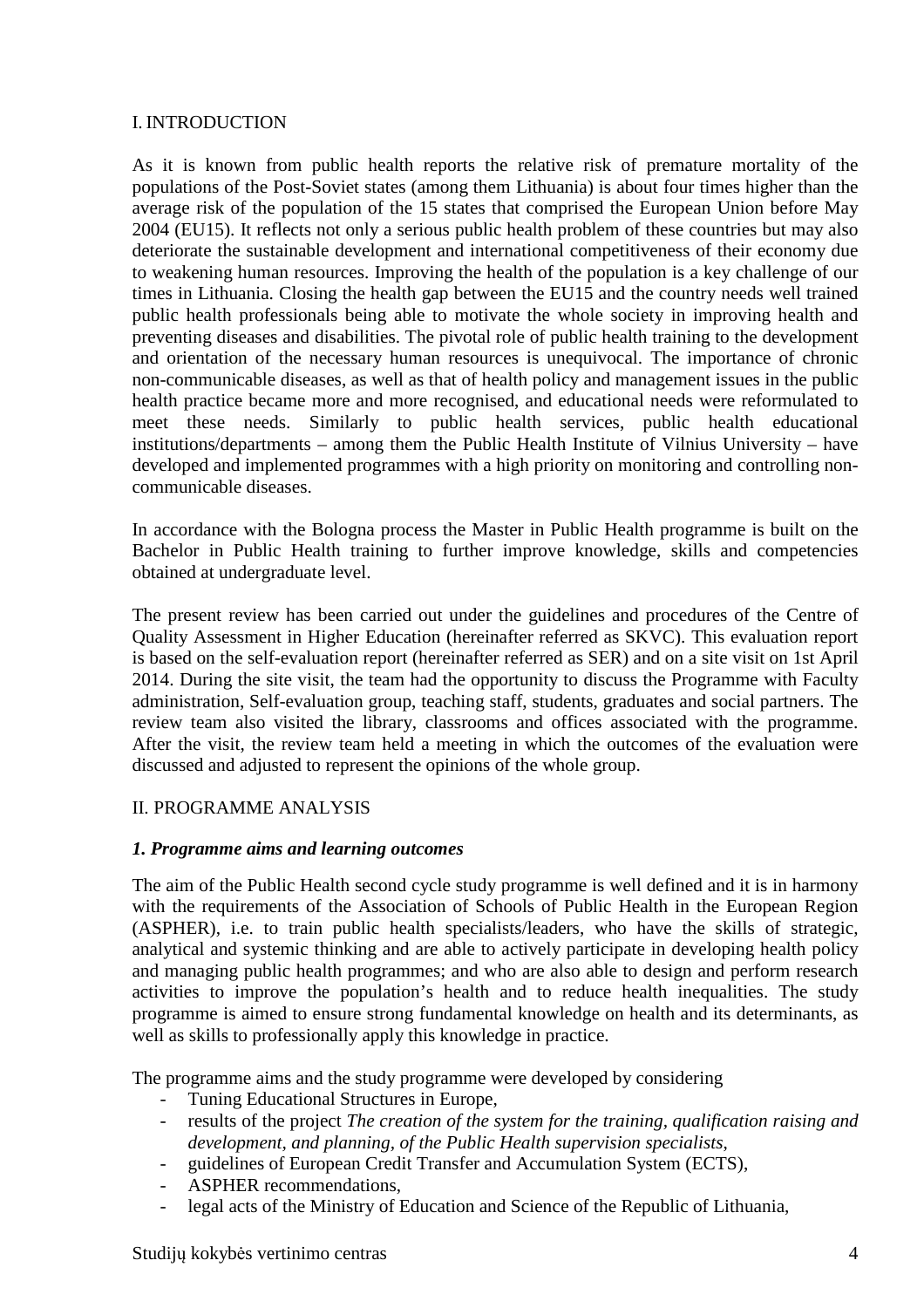- the documents of the Centre for Quality Assessment and those of Vilnius University,
- WHO Regional office for Europe document *European Action Plan or Strengthening Public Health Capacities and Services*,
- outline of Lithuanian Health Care system's development for the year of 2011-2020 (2011),
- Lithuanian Health Programme 2020 (draft),
- Lithuanian national Public Health strategy for the year of 2006-2013 (2006),
- White Paper *A Strategic Approach for the EU 2008-2013* (2007),
- the Lithuanian progress strategy *Lithuania 2030*,
- National progress programme (2012),
- European strategy *Europe 2020*,
- WHO Health 2020: European strategy for health and wellbeing,
- EU European pact on mental health and wellbeing (2008),
- WHO Moscow declaration *On the control of healthy lifestyle and non-infectious diseases*  $(2011)$ ,
- UN political declaration *On the control and prevention of non-infectious diseases* (2012),
- WHO European region action plan on the strategies for realisation of the control and prevention of non-infectious diseases in Europe (within the year of 2011-2016) (2010),
- and other international public health priorities.

In addition students' feedback and suggestions of stakeholders were also considered. On the basis of this information the review team concluded that the programme aims and learning outcomes meet the academic and professional requirements, public needs and the needs of the labour market. The learning outcomes are appropriate for the master programme (it is aimed to train public health professionals, who are able not only to participate in delivering preventive interventions, but can also act as public health leaders and take part in public health policy development) and they are formulated in a clear manner understandable to the potential students and stakeholders. They are consistent with the type and level of studies, as well as the qualifications offered. Learning outcomes, content and the qualifications offered are compatible with each other.

#### *2. Curriculum design*

The curriculum design meets legal requirements, i.e. fully respects the legal acts of the Ministry of Education and Science of the Republic of Lithuania, the documents of the Centre for Quality Assessment and those of Vilnius University. The themes of subjects are not repetitive. Although in comparison with the previous evaluation significant improvement in the curriculum (more focused on public health methodology, information technology, subject names better coincide with international terminology based on the suggestions in the ASPHER 'Blue book', during the practice more attention is paid to the topic of health promotion) can be seen, but certain elements are still missing.

The latest achievements in science and practice are not represented well in the curriculum. Although among the results of the study programme "The ability to evaluate the impact of different environmental factors on the health of the population and its separate groups, to suggest to ways for controlling the negative effects" is clearly defined the review team noted that rather than being clearly defined, the health impact assessment (HIA) topics are covered in the content of several subjects. A clearer definition would make the outcome more readily achievable. The review team understand that the fundamentals of genomics is an obligatory prerequisite for entering master of public health study programme however, the new emerging discipline of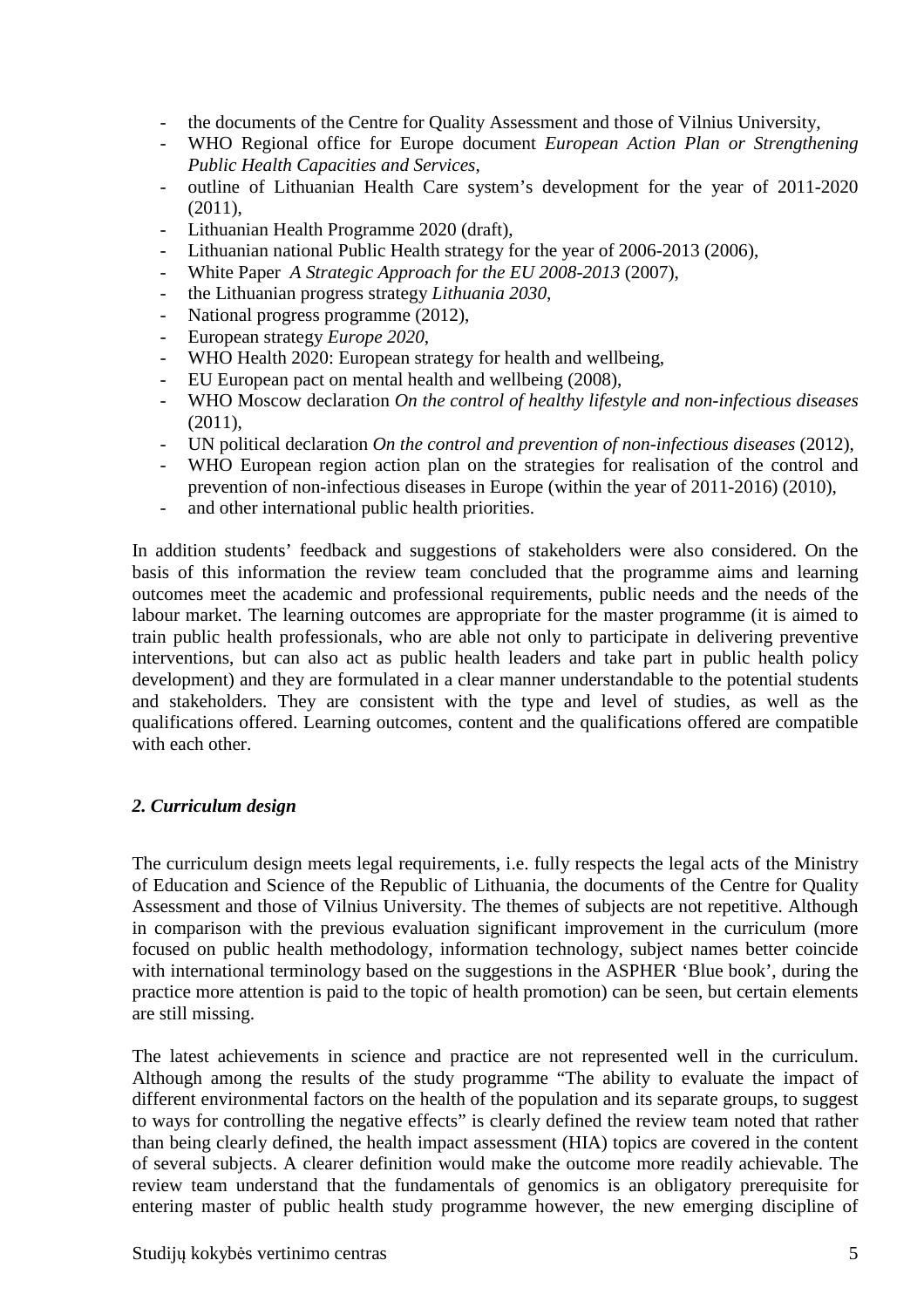public health – the public health genomics – is also not represented in the Masters curriculum. The names of subjects may be correct in Lithuanian, but their names in English sound primly. Presently the subject names in the master programme are the following: Epidemiology and Public Health; Environment and Public Health; Nutrition and Public Health; Health Promotion, Education and Public Health; etc. Instead of combining the traditional subject names with the term "public health" it would be better to use: Advanced Epidemiology, Environmental Health, Public Health Nutrition, and simply Health Promotion in different settings. In the evaluation report in 2007 the subject names were criticised – they were not in harmony with the European terminology. Presently the subject names need further improvement. It is suggested by the review team that further comparison and benchmarking with other similar European programmes would help guide the team in programme development and naming subjects in this area.

The review team concluded that the content of the subjects is consistent with the type and level of the studies. The programme is in harmony with the first cycle public health programme, it is based on the bachelor programme, but the subjects in the master course are on a higher scientific level than the subjects of the first cycle studies. The social partners' opinion that the communication skills of the graduates are not sufficient should be carefully considered and the curriculum should be developed accordingly.

#### *3. Staff*

There are 29 teachers employed in the Public Health Institute. As it is stated in the SER 15 lecturers of the Public Health Institute (4 professors, 4 associate professors, 7 lecturers) take part in the implementation of the Public Health master programme. The review team concluded that the qualifications of the teaching staff seem to be adequate to ensure learning outcomes however the terms to define the qualifications of the staff members are not consistent – concerning the education of staff members different names are indicated in the field of public health as "the doctor hygienist", "doctor of hygiene" (3 times), the "master of public health" (3 times), "public health physician" (2 times) – it is difficult to convert these terms into the European graduation degrees. The Lithuanian research degrees system seems to differ from the European system, so it is highly recommended to give a clear indication of the equivalence of the degree obtained to the Lithuanian/European qualifications framework.

The teaching staff turnover documented in Table 8 of the SER is able to ensure an adequate provision of the programme. The main reason for turnover is retirement, when young professionals who have usually completed the third cycle studies at Vilnius University are accepted into teaching positions at the Public Health Institute. Presently there are 7 PhD students supervised by the professors from the Public Health Institute. They are potential candidates for positions emptying in the future. Concerning the teachers' mobility in the recent 5 years only five teachers have gone to read lectures in foreign universities, while every year 3 to 4 visiting lecturers are welcomed by the Institute from foreign universities. So, the mobility is unbalanced. As it is indicated in the SER the major restriction for lecturer mobility is that the teachers have only prepared their courses in Lithuanian. The staff can easily overcome this obstacle by preparing their courses also in English. In this way the participation of staff members in international teacher exchange programmes can be further improved.

The teaching staff of the programme is involved in research directly related to the study programme being reviewed. As it is stated in the SER every member of the academic staff takes part in scientific conferences at least twice a year and makes presentations in national and international conferences. However, a significant number of staff members have no publications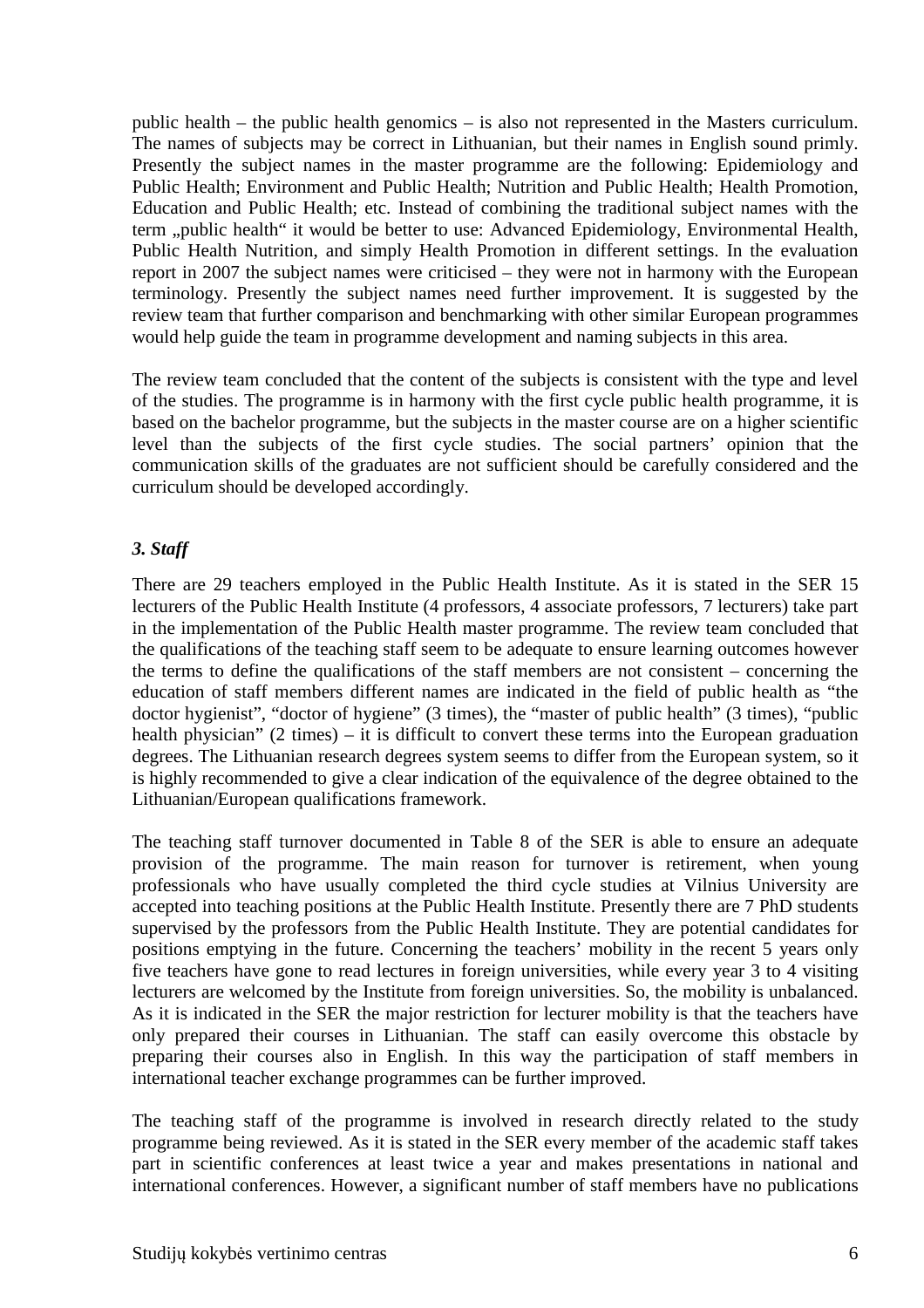included on Pubmed search. Staff members should be encouraged to publish in international journals.

#### *4. Facilities and learning resources*

The premises for the Public Health second cycle programme are adequate both in their size and quality. The number of classrooms, computer rooms and laboratories of the Public Health Institute and of all the faculty is sufficient to arrange the optimal timetable. There are 3 computer rooms with 63 computers, 98 workstations and multimedia for lectures and seminars, there is Nutrition laboratory with 35 workstations and technical equipment and Educational laboratory that has 28 workstations, 14 computers and multimedia for the disposal of the students as well as 16 other rooms with the necessary equipment and 1 reading room with 3 computers. The Public Health second cycle students also have 70 workstations and multimedia with computers in 2 rooms of Centre for Health Education and Disease Prevention. The classrooms meet the requirements of work safety and hygiene according to the public health safety evaluation report presented by Vilnius Public Health Centre in 2007.

The teaching and learning equipment are adequate in quality but not enough in size. Since the last evaluation the facilities have been greatly improved according to the recommendations – all the rooms for studying have the necessary equipment, are renovated, have new furniture. 3 computer classrooms have been established. Students can use software in all three computer classrooms, when there are no lectures taking place there. Students are recommended (especially for individual work) to use freeware: WinPepi, EpiInfo, OpenEpi in all three classrooms. Students are also introduced to this software during lectures. New computers were purchased in 2011-2013, as well as the software. Wireless network is available in the Faculty.

There are only 3 computers in the Reading room (Room 131) that are not used for lectures and seminars and can be used for individual work. This problem has been tried to be partially solved by introducing wireless network to the faculty, so that the students would be able to use it via their laptops but the Internet access does not solve the computerized learning problem because the necessary software and access to the necessary databases exist only in the computers of the University or via a VPN. Although for the development of practical skills new computer software is purchased continually, which can be used during the time of practical work, it is very limited due to the number of licences and computers.

The students of Public Health second cycle programme share the learning equipment with students from other programmes of the Faculty. As the Public Health programme is rather small in comparison with the other programmes, the priority to the access to the learning equipment is also given to the students from other programmes.

Multimedia equipment and computers with the necessary software in the classrooms enable teachers and students to use modern and various teaching methods such as PowerPoint presentations, simulation of situations, data review, case studies.

Although the modern electronic examination system and electronic questionnaire for students have been established they are not sufficiently adapted to the needs of the students and according to the SER and in discussion with teachers and students, appear to be under utilised. According to the students, they have tried the new electronic examination system but the lecturers declare that they do not use it because it is not sufficiently convenient when the answers to different questions during the examination are checked by different lecturers.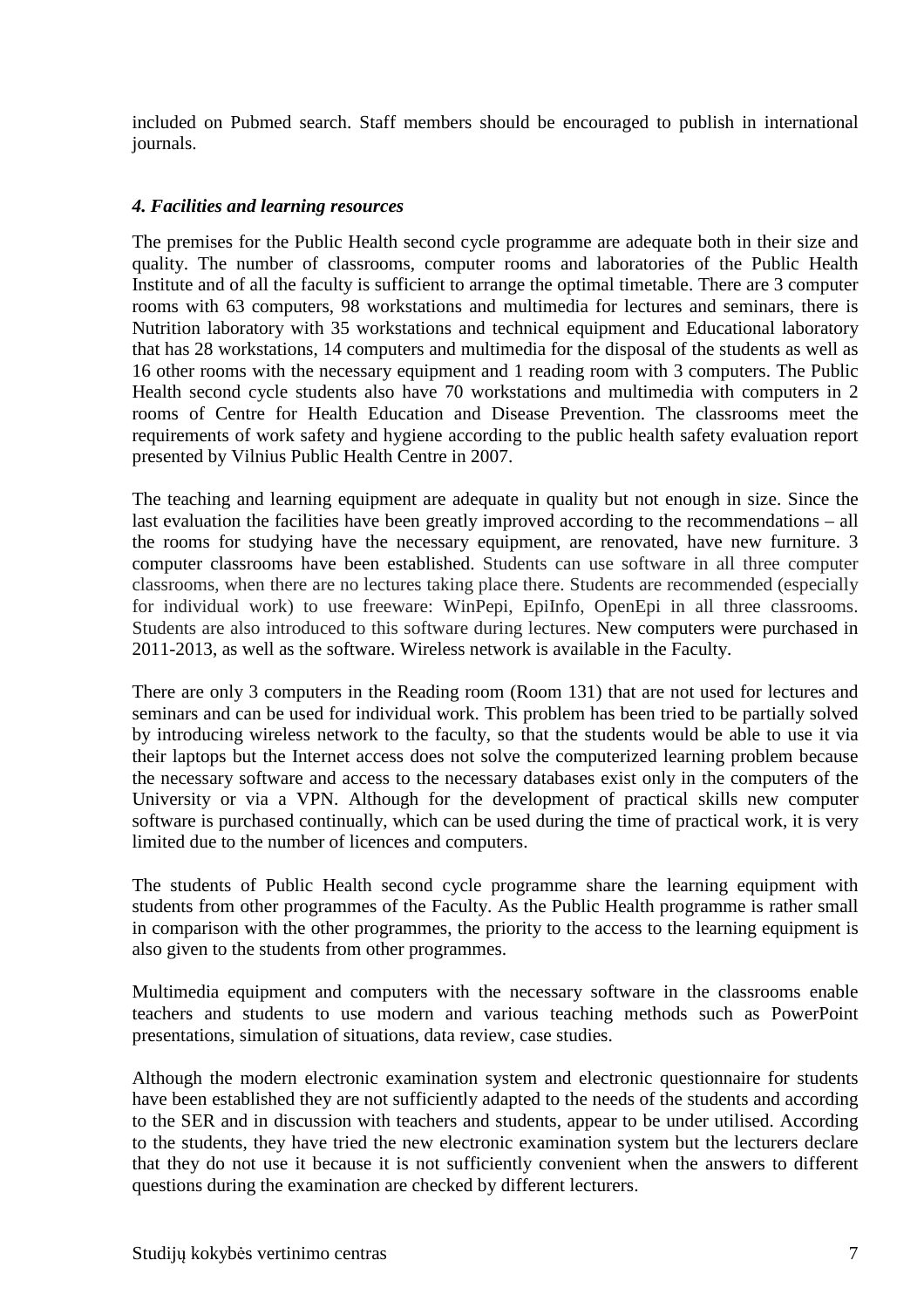The websites of Vilnius University, the Faculty of Medicine, Public Health Institute, the Ministry of Education and Science of the Republic of Lithuania, AIKOS website are used to spread information on the study programme. There is a technical possibility (virtual learning environment) to present the subjects for the students on the Internet but students reported that this facility is underused.

The Public Health Institute has adequate arrangements for students' practice. Collaboration agreements with the main institutions of Lithuanian public health system have been signed, for example, with the Radiation Protection Centre, with the Centre for Health Promotion and Disease Prevention, the State Food and Veterinary Service, Vilnius Public Health Centre, Vilnius Public Health Bureau, the Institute of Hygiene, and other institutions. The learning outcomes of the study programme are based on the professional fields in public health centres, public health bureaus, public health institutions ruled by the Ministry of Health, State Food and Veterinary Service, and other institutions, where the students perform their professional practice.

Teaching materials are adequate and accessible. The students use 3 libraries and their reading rooms: the Library of the Faculty of Medicine, the Library of Vilnius University and the Library of the Ministry of Health. Some literature is also provided from the Library of the Public Health Institute. During the meeting the students stated that they have the access to the necessary literature and have the possibility to get the textbooks for the second cycle programme. The variety of teaching materials is efficient to fulfil the aims of the programme. The holdings of the Library of the Faculty of Medicine are supplemented and restored yearly with 2000-6000 publications. Textbooks and methodological literature every year are supplemented with newly published literature, taking into account the remarks made by the students and the teachers. The students are asked (question No. 11 in the Questionnaire) to evaluate the accessibility of necessary textbooks of the library during the survey at the end of every semester but the response to the questionnaire is low.

The University Library regularly sends textbooks from relevant databases to teachers for testing and then funding is allocated for subscription to the selected textbooks. Currently electronic textbooks have been subscribed to for Fundamentals of Health Economics and Management, Public Mental Health.

Vilnius University library orders Lithuanian and foreign medical journals, subscribes to scientific journal data bases, including BMJ Journals; Cochrane Library; Lippincott Williams & Wilkins Custom; PubMed Central and other. The databases ordered are accessible to the students from Vilnius University computers or from personal computers via the VPN programme. The students use data from different databases for their literature review in their final theses.

#### *5. Study process and student assessment*

In the SER it is stated that in 2002 "the Department of Hygiene, Social Medicine Centre, the Centre of Medical history and information, and Bioethical centre were merged, and thus, the Public Health Institute (PHI) of the Faculty of Medicine of Vilnius University was founded". Presently "Environment Health section, Medical History and Ethics section and Social Medicine section" are specified. The structure of the Institute is not in harmony with the main fields of the "new public health" as Biostatics and Epidemiology (both epidemiology of communicable and that of non-communicable diseases), Health Promotion, Environmental Health, Health Policy. Although the link between the departmental structure of the Institute and the master programme implementation is not absolutely direct, the training could be more focused and better organized if the staff members are more connected to the main pillars of the discipline.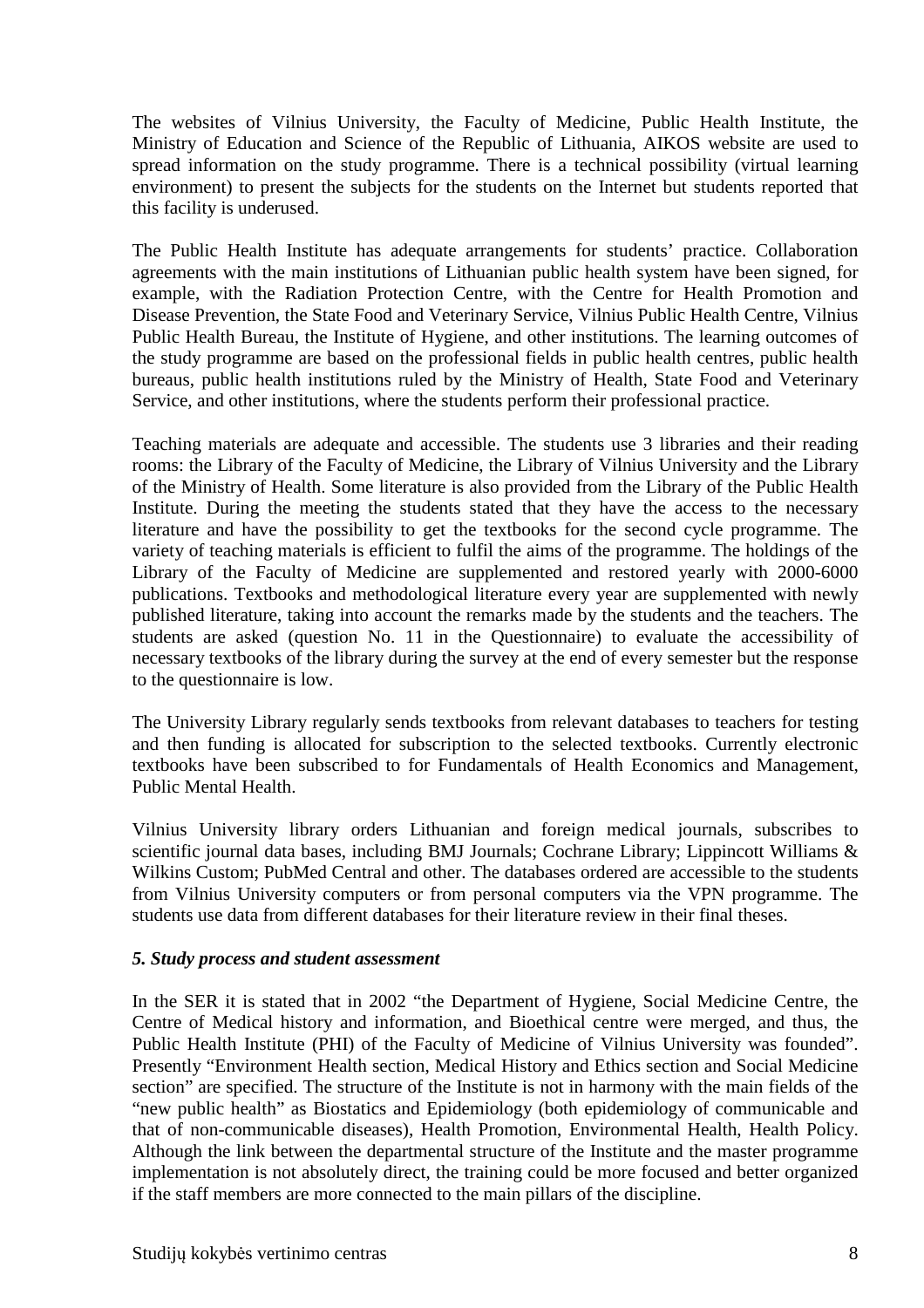The students are admitted into the Public Health second cycle programme after they have completed the BA studies in the biomedicine field. The admission requirements for the Public Health Master programme and information on the studies are published on the VU website. The competitive grades of the applicants are always high, students are convinced that the Master degree has a considerable impact on their career prospects. In addition, every year, the journal 'VU invites' is published, and a CD is released about all study programmes including the Public Health second cycle study programme. The students of the Public Health first cycle study programme are motivated to continue their studies in the second cycle programme. Open days, higher education fairs and similar events are also organized. Members of the Student Representation of the Faculty of Medicine also take part in these events and present leaflets on the Public Health second cycle programme.

The University informs the students adequately (VU internet webpage, posters) on mobility (student exchange possibilities), but does not motivate them sufficiently to seize this opportunity. The students of the Public Health second cycle programme find it difficult to manage the studies abroad. As it is explained in the SER the training in the Public Health second cycle studies in Lithuania and other European high education institutions is different (in admission requirements, study length, subjects taught) which complicates the mobility. If this is the fact, VU should further adjust the training conditions and open the ways to exchange programmes. Whilst the review team acknowledge that establishing mobility is often complex, the programme management should give a special attention to making students' mobility possible.

It is written in the SER, that students are informed about requirements for assessment and that the assessment system of students' performance is clear, adequate and publicly available. Further discussion with students indicated that there is no clear and consistent approach in ensuring that the mode of assessment is aligned with the skills that students will need to acquire during the programme, for example team working. The review team was advised by students that feedback from examinations is given to students on request. Whilst the students were satisfied with this, the programme team considered that feedback is an important formative component of assessment and should be routinely given to students as a component of all assessments.

The final theses are an important part of the study process. The topics specified by the staff members well represent the main challenges in the field of public health. A review of the final theses revealed that in the majority of theses the list of references is very short, and does not show that the students are familiar with the international literature background of the topic they studied. The small surveys that the students carried out in Vilnius (8 of the 18 thesis works) mainly have local relevance, but the international data are important even in these cases not only for the interpretation of the results, but for making suggestion for good practice interventions.

In discussion with social partners, satisfaction was expressed with the professional activities of the majority of graduates and confirmed that their expectations were met except the communication skills of the graduates. The SER indicates that after completing the Bachelor studies, the majority (70-80%) of the graduates continue their studies in the Public Health Master programme at Vilnius University. The majority of students we met had completed the Bachelor programme, gained full time employment and concurrently study in the Public Health Master programme full time. They are able to do this because social partners and the programme team managed the scheduling of work and study to enable this arrangement. The review team recommends inserting more communication-related topics and practice into the curriculum.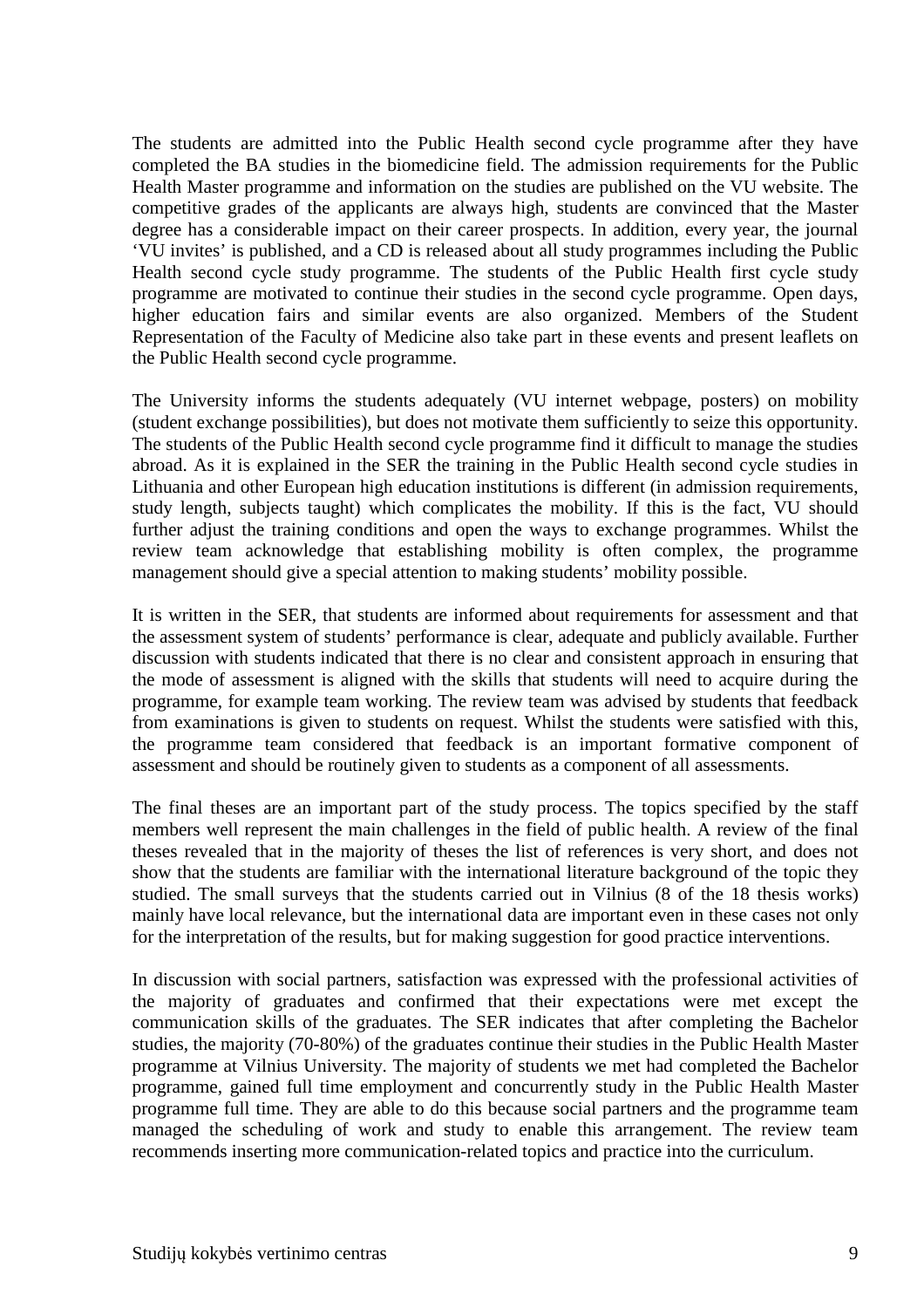#### *6. Programme management*

As it is described in the SER the study programme is supervised by the Study Programme Committee which includes a student representative, as well as a social partner representative. The functions of programme implementation coordinator are performed by the Vice-Dean, who is the quality management coordinator in the faculty. In addition to the master study programme in general, as well as the contents of separate subjects the Committee deals with quality questions, gives recommendations, and prepares a report to the Council of the Faculty at the end of every academic year. The documents that reflect the implementation of the programme, the data on student achievements, the results of students' surveys as well as scholarship data are stored in the Dean's office and VU electronic information system.

Both in the Council of the Faculty and in the Study Programme Committee, there are student representatives who give suggestions for the study programme development. Decisions upon study questions are offered for consideration and approval in the Senate.

It is clear both from the SER and discussions with stakeholders that the outcomes of internal and external evaluations of the programme are used for the improvement of the programme. The master programme in its present form reflects the suggestions of the former external evaluation report, the programme was improved accordingly.

The SER advises that in 2008 the University established the online student survey system, which guarantees the necessary feedback. It is worth mentioning that the response to the electronic survey that is carried out at the end of every semester is low. The students evaluate the questionnaire of this survey as being too long and complicated.

The review team noted that a weakness of the programme identified in the SER was that "it is not always possible to pay attention to the suggestions made by the students for the programme development, since it sometimes opposes the regulations in the study regulating documents. Students vaguely participate in the filling in of the online survey. The social partners, such as the representative of the Ministry of Health in the Study programme committee, student practice supervisors, and public health ALUMNI, are not very active in the process of study development. There is no centralised graduate career observation system." This is in harmony with the impression of the review team that the mechanisms for collecting and responding to feedback were at times too formal and at others too informal and not structured enough to gather meaningful information. For this reason whilst the review team concluded that the internal quality assurance measures are effective and efficient in so much as they do collect and act on feedback but the full potential is not realised. The internal quality assurance system could be significantly strengthened for improving the programme based on internal feedback.

The review team concluded that although mechanisms are in place to gather feedback from students and social partners, they are not fit for purpose as they are unsystematic and ineffective. This is unfortunate as the programme team has demonstrated a clear capacity to introduce substantial beneficial programme developments but are not benefitting from effective in programme feedback which could accelerate the pace of change and increase the relevance, attractiveness and significance of the programme for stakeholders. The review team was impressed by the significant changes and development that had taken place since the previous evaluation and conclude that the programme team is easily capable of responding effectively to external feedback. The internal quality assurance measures could be significantly strengthened so that the programme team takes greater responsibility for improving the programme based on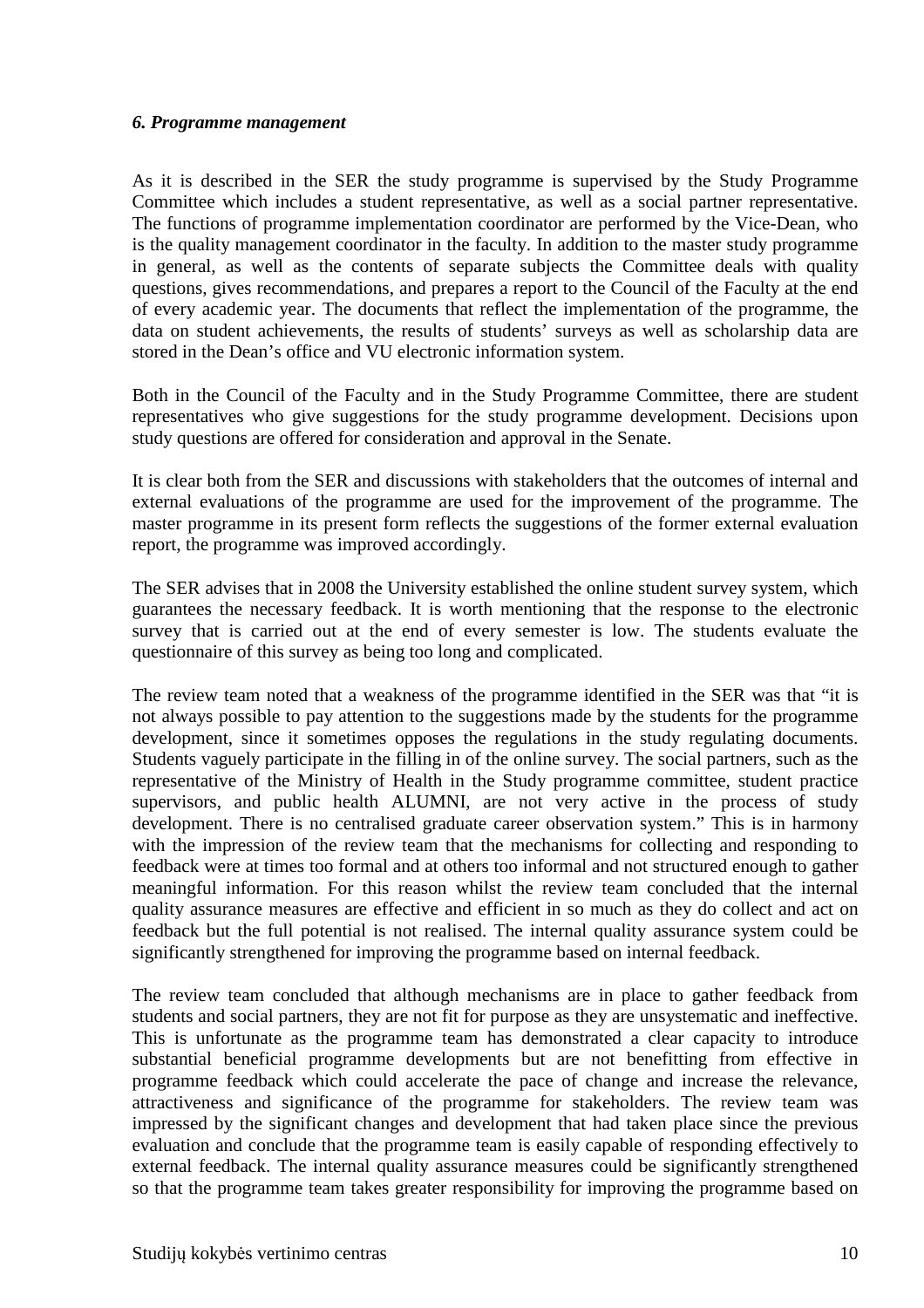internal feedback. The review team recommends that internal quality processes are reviewed to ensure that feedback is systematically collected and analysed.

#### III. RECOMMENDATIONS

- 1. The latest achievements in public health science and practice should be reflected in the curriculum. Harmonization of the programme with other European public health programmes would be beneficial.
- 2. Staff members should be encouraged to publish in international journals.
- 3. Student mobility needs further improvement and support.
- 4. The internal quality assurance system should be strengthened for improving the programme based on internal feedback.
- 5. Clear and consistent approach is necessary in ensuring that the mode of assessment is aligned with the skills that students will need to acquire during the programme.
- 6. Students should be advised to interpret their findings obtained in connection with their thesis work in international context by discussing the results in international comparison.

#### IV. SUMMARY

The present review has been carried out under the guidelines and procedures of the Centre of Quality Assessment in Higher Education. This evaluation report is based on the self-evaluation report and on a site visit on 1st April 2014. During the site visit, the team had the opportunity to discuss the Programme with Faculty administration, Self-evaluation group, teaching staff, students, graduates and social partners. The review team also visited the library, classrooms and offices associated with the programme. After the visit, the review team held a meeting in which the outcomes of the evaluation were discussed and adjusted to represent the opinions of the whole group.

The aim of the Public Health second cycle study programme is well defined and it is in harmony with the requirements of the Association of Schools of Public Health in the European Region, i.e. to train public health specialists/leaders, who have the skills of strategic, analytical and systemic thinking and are able to actively participate in developing health policy and managing public health programmes; and who are also able to design and perform research activities to improve the population's health and to reduce health inequalities. The study programme is aimed to ensure strong fundamental knowledge on health and its determinants, as well as skills to professionally apply this knowledge in practice.

The study programme was developed by considering and respecting the suggestions of relevant international documents. Although in comparison with the previous evaluation significant improvement in the curriculum can be seen, but certain elements are still missing. The latest achievements in science and practice (health impact assessment, public health genomics) are not represented well in the curriculum. In addition the subject names need further improvement. To guarantee the international competitiveness of the programme harmonization of the curriculum and training frame/schedule with that of the European leading training institutions seems to be important.

The programme is delivered by well qualified staff who participate in research in their field. A number of teachers from other countries contribute to the programme which provides an opportunity to add an international dimension. The programme could have a more international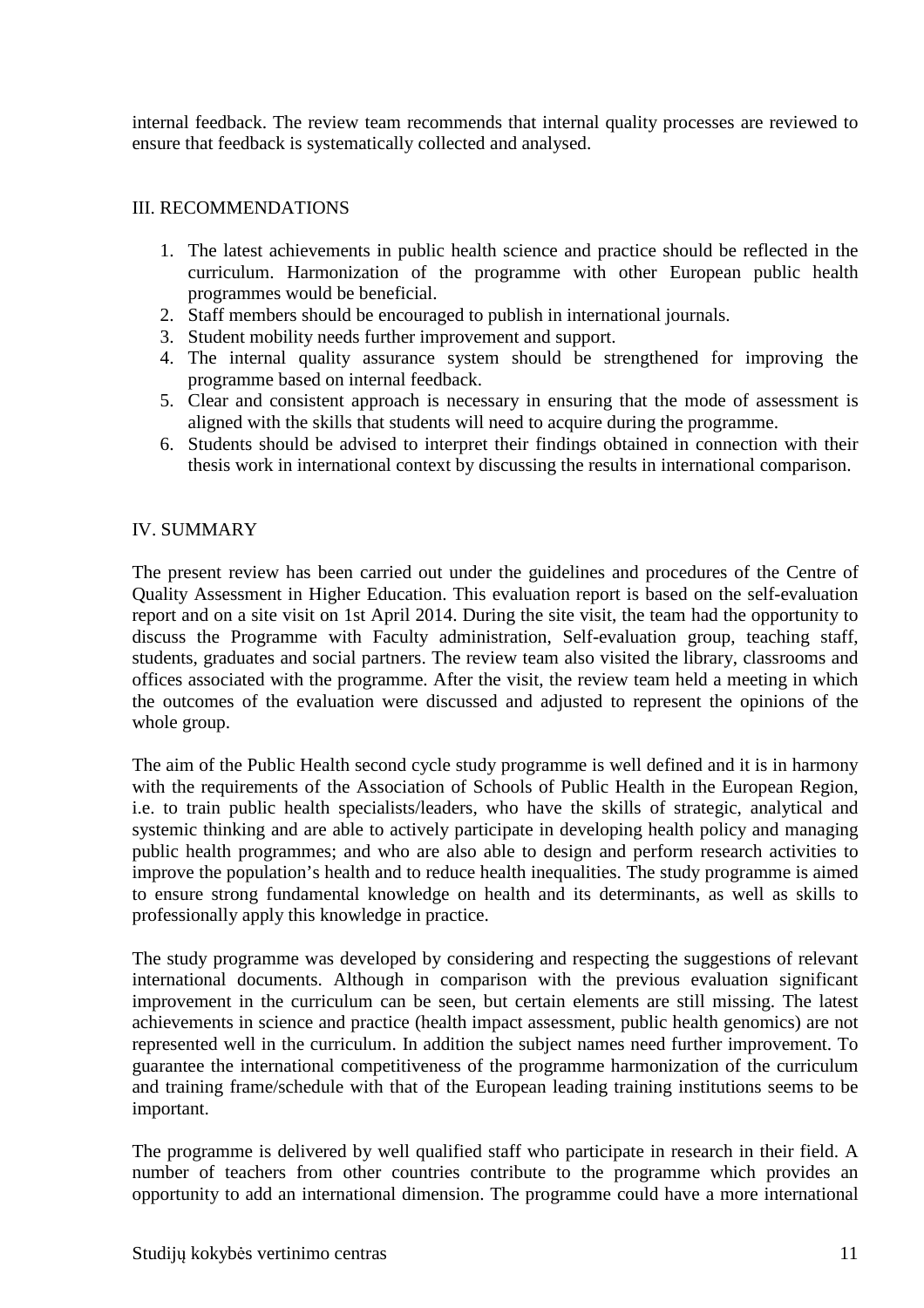focus if more sessions were delivered in English which would enhance the possibility of incoming and outgoing mobility of teachers and students. Study facilities are adequate for the programme and the classroom infrastructure has been recently refreshed. Students have access to the relevant journals and databases for their study. Students have the opportunity to spend time and practice in the main institutions of the Lithuanian public health system. Graduates from the programme state that the qualification enhanced their employment prospects and employers value the qualification although they would wish a greater emphasis on communication skills. The programme team have made significant positive changes and considerable developments to the programme over recent years and improved arrangements for collecting and acting on student and employer feedback will contribute to the continuation of this.

The University informs the students adequately (VU internet webpage, posters) on mobility (student exchange possibilities), but does not motivate them sufficiently to seize this opportunity.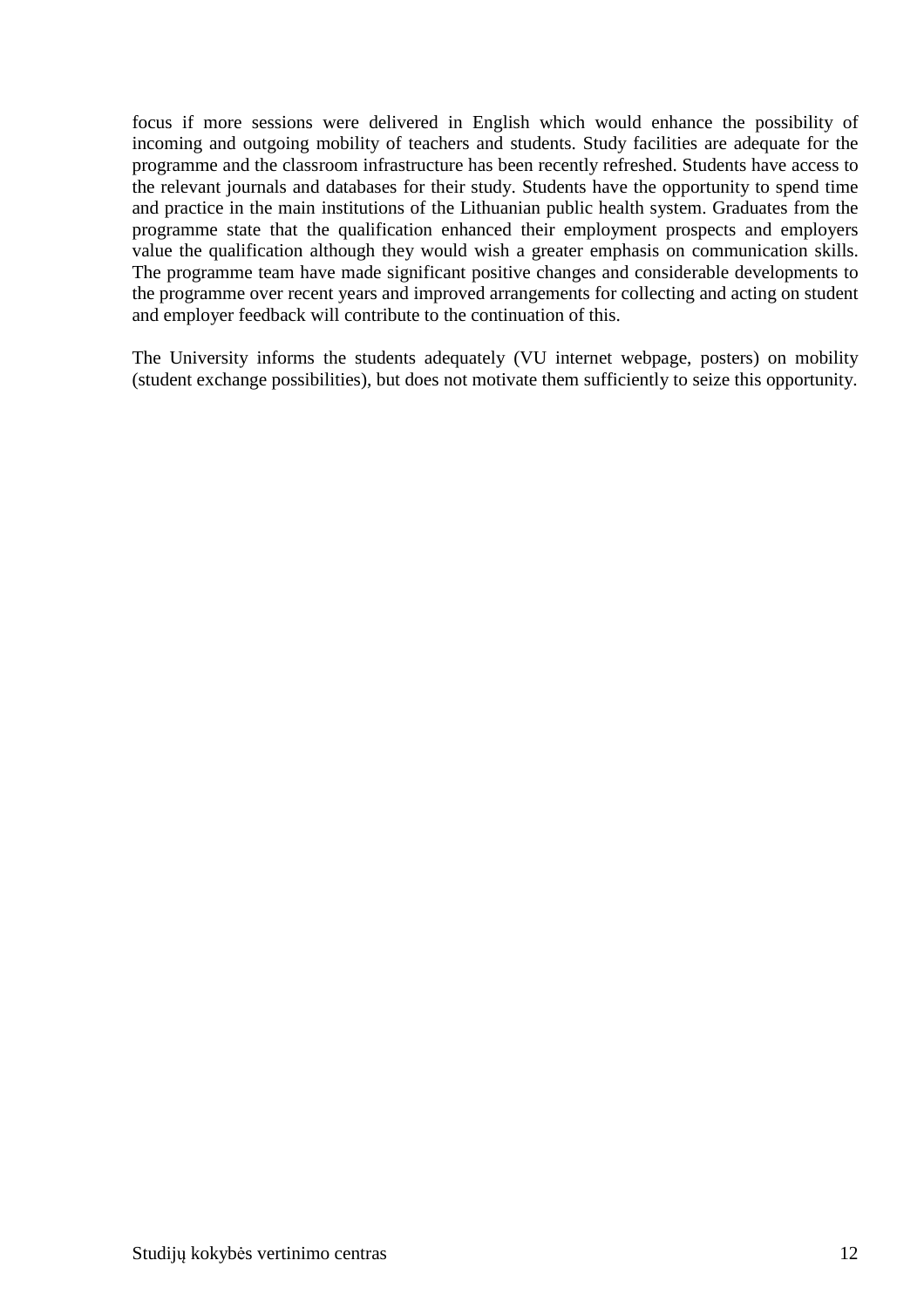#### V. GENERAL ASSESSMENT

The study programme *Public Health* (state code – 621A60001) at Vilnius University is given **positive** evaluation.

| No. | <b>Evaluation Area</b>                                                                                     | <b>Evaluation Area</b><br>in Points* |
|-----|------------------------------------------------------------------------------------------------------------|--------------------------------------|
| 1.  | Programme aims and learning outcomes                                                                       | 3                                    |
| 2.  | Curriculum design                                                                                          | 3                                    |
| 3.  | <b>Staff</b>                                                                                               | 3                                    |
| 4.  | Material resources                                                                                         | 3                                    |
| 5.  | Study process and assessment (student admission, study process<br>student support, achievement assessment) | 3                                    |
| 6.  | Programme management (programme administration, internal quality<br>assurance)                             | 3                                    |
|     | <b>Total:</b>                                                                                              | 18                                   |

*Study programme assessment in points by evaluation areas*.

\*1 (unsatisfactory) - there are essential shortcomings that must be eliminated;

2 (satisfactory) - meets the established minimum requirements, needs improvement;

3 (good) - the field develops systematically, has distinctive features;

4 (very good) - the field is exceptionally good.

Grupės vadovas: Supes values.<br>Team leader: Andy Gibbs

Grupės nariai:

Team members: Prof. dr. Róza Ádány Prof. dr. Josep María Antó Boqué Petra Lindblad Rūta Tarasevičiūtė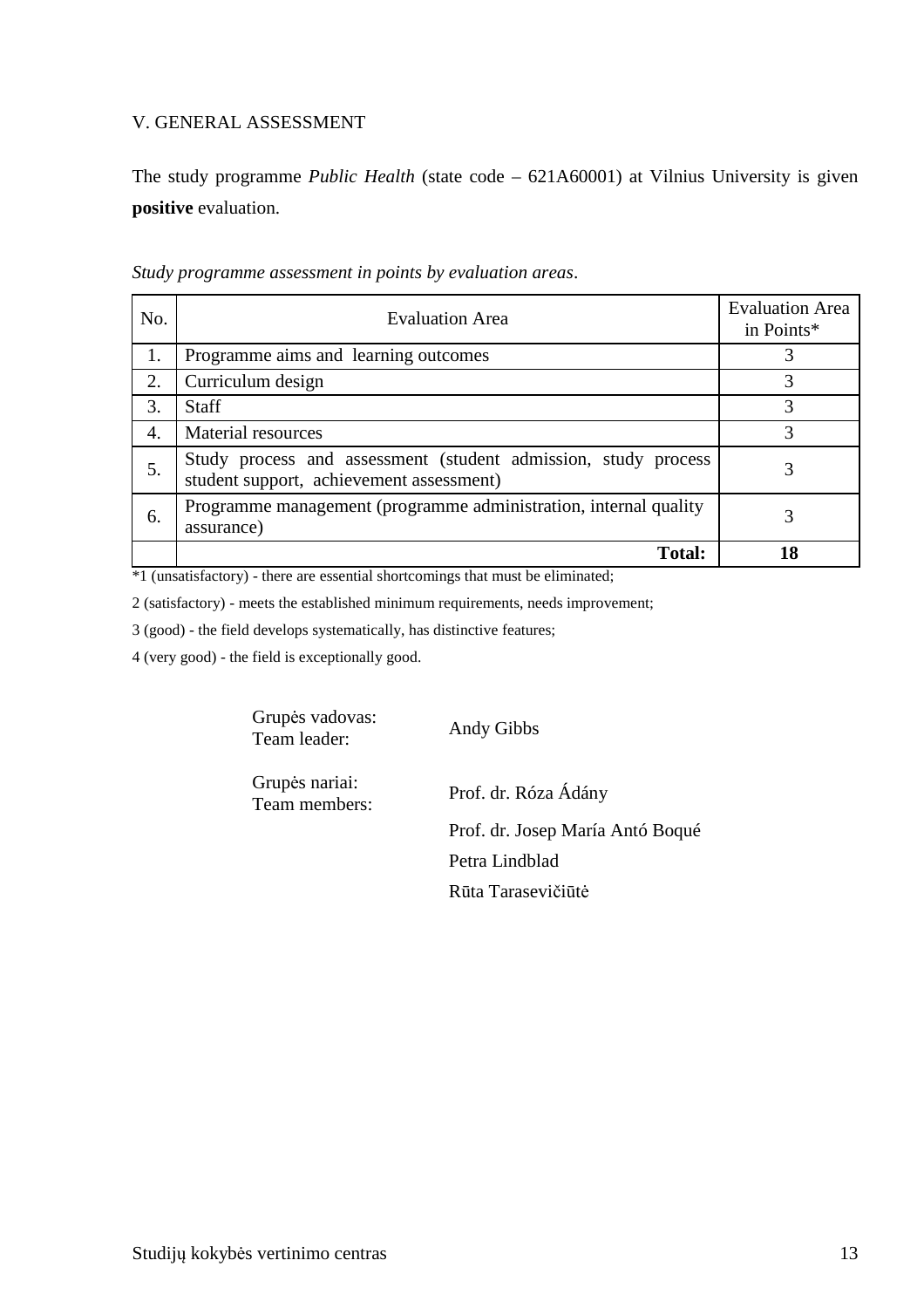#### **VILNIAUS UNIVERSITETO ANTROSIOS PAKOPOS STUDIJŲ PROGRAMOS**  *VISUOMENĖS SVEIKATA* **(VALSTYBINIS KODAS – 621A60001) 2014-06-05 EKSPERTINIO VERTINIMO IŠVADŲ NR. SV4-293 IŠRAŠAS**

<...>

#### V. APIBENDRINAMASIS ĮVERTINIMAS

Vilniaus universiteto studijų programa *Visuomenės sveikata* (valstybinis kodas – 621A60001) vertinama **teigiamai**.

| Eil.<br>Nr. | Vertinimo sritis                                 | <b>Srities</b><br>jvertinimas,<br>balais* |
|-------------|--------------------------------------------------|-------------------------------------------|
| 1.          | Programos tikslai ir numatomi studijų rezultatai |                                           |
| 2.          | Programos sandara                                |                                           |
| 3.          | Personalas                                       | 3                                         |
| 4.          | Materialieji ištekliai                           | 3                                         |
| 5.          | Studijų eiga ir jos vertinimas                   | 3                                         |
| 6.          | Programos vadyba                                 | 3                                         |
|             | Iš viso:                                         | 18                                        |

\* 1 - Nepatenkinamai (yra esminių trūkumų, kuriuos būtina pašalinti)

2 - Patenkinamai (tenkina minimalius reikalavimus, reikia tobulinti)

3 - Gerai (sistemiškai plėtojama sritis, turi savitų bruožų)

4 - Labai gerai (sritis yra išskirtinė)

<...>

#### IV. SANTRAUKA

Šis vertinimas atliktas vadovaujantis Studijų kokybės vertinimo centro nurodymais ir procedūromis. Šios vertinimo išvados pagrįstos savianalizės suvestine ir 2014 m. balandžio 1 d. vizitu. Vizito metu vertinimo grupė turėjo galimybę aptarti šią studijų programą su fakulteto administracija, savianalizės rengimo grupe, dėstytojais, studentais, absolventais ir socialiniais partneriais. Be to, vertinimo grupė apsilankė bibliotekoje, auditorijose ir kabinetuose, susijusiuose su šia programa. Pasibaigus vizitui, vertinimo grupė sukvietė susirinkimą, kuriame buvo aptartos vertinimo išvados ir pakoreguotos atsižvelgus į visų grupės narių nuomonę.

Visuomenės sveikatos antrosios pakopos (magistrantūros) studijų programos tikslas aiškiai apibrėžtas ir atitinka Europos regiono visuomenės sveikatos mokyklų asociacijos reikalavimus, t. y. rengti visuomenės sveikatos specialistus / vadovus, turinčius strateginio, analitinio ir sisteminio mąstymo gebėjimų ir galinčius aktyviai dalyvauti kuriant sveikatos politiką ir vadovauti visuomenės sveikatos programoms, taip pat gebančius planuoti ir vykdyti mokslinių tyrimų veiklą, skirtą visuomenės sveikatai gerinti ir sveikatos priežiūros skirtumams mažinti. Šia studijų programa siekiama užtikrinti tvirtas pagrindines žinias apie sveikatą ir ją sąlygojančius veiksnius, gebėjimą profesionaliai taikyti šias žinias praktikoje.